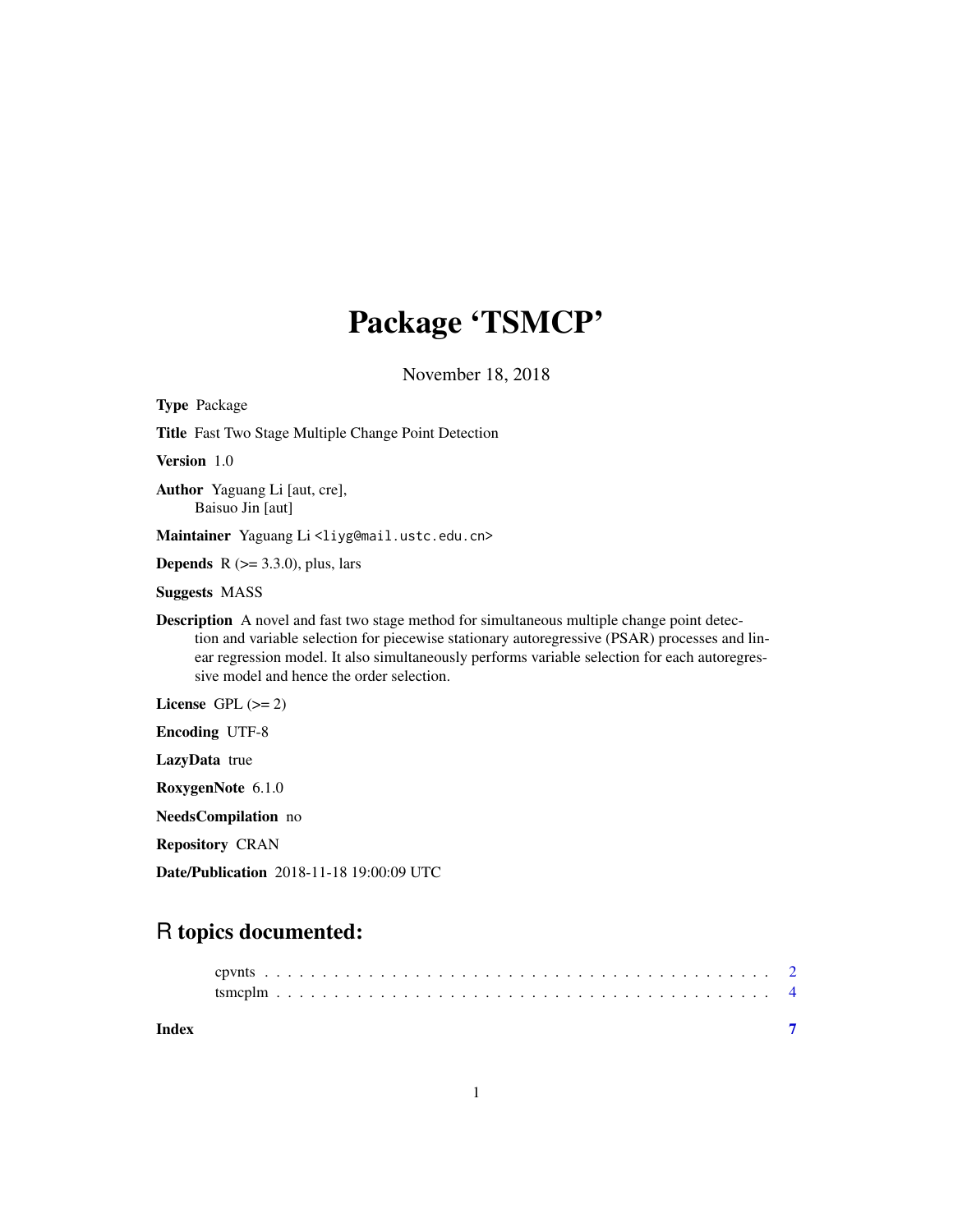<span id="page-1-0"></span>cpvnts *Multiple change point detection and variable selection for nonstationary time series models.*

# Description

This function provides a novel and fast methodology for simultaneous multiple structural break estimation and variable selection for nonstationary time series models by using ASCAD or AMCP to estimate the chang points proposed by Jin, Shi and Wu (2011).

#### Usage

cpvnts(Y, method =  $c("mcp", "scal"), p, lam.d)$ 

# Arguments

|        | an autoregressive time series.                                                                                                    |
|--------|-----------------------------------------------------------------------------------------------------------------------------------|
| method | the method to be used by mcp or scad. See plus in R packages plus for details.                                                    |
| р      | an upper bound of autoregressive orders.                                                                                          |
| lam.d  | an parameter of the refining procedure. Suggest $lam.d=0.05$ if the length of Y is<br>smaller than 5000 and lam.d=0.01 otherwise. |

## Value

pluscpv returns an object of class "cpvnts". An object of class "cpvnts" is a list containing the following components:

variable.selection

a matrix of variable selection. Element of the matrix is 1 if the variable is selected and 0 otherwise.

change.points estimators of change points.

# References

Jin, B., Shi, X., and Wu, Y. (2013). A novel and fast methodology for simultaneous multiple structural break estimation and variable selection for nonstationary time series models. *Statistics and Computing*, 23(2), 221-231.

#### See Also

plus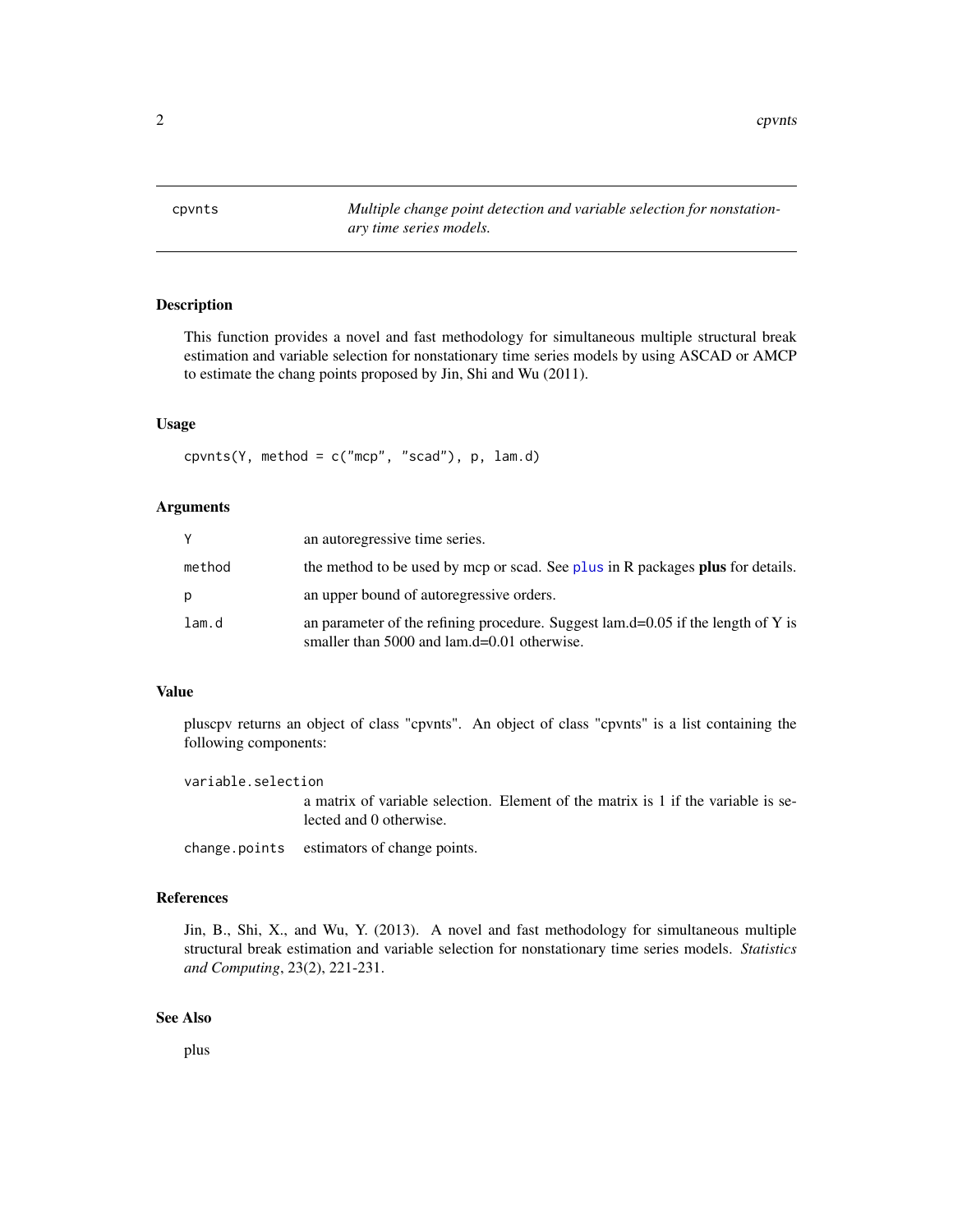#### cpvnts 3

## Examples

```
### Example 1: No change point with sample size 1000###
n < -1000Y \leftarrow \text{norm}(n)cp1 <- c(3, 1000)
a0 < -c(0.7)a1 <- c(1.3)a2 < -c(-0.8)for (j in 2:2) {
 for (i in (cp1[j-1] + 1):cp1[j]) {
    Y[i] \leftarrow a0[j-1] + a1[j-1] \times Y[i-1] + a2[j-1] \times Y[i-2] + \text{norm}(1)}
}
ts.plot(Y)
# Y(t)=0.7+1.3Y(t-1)-0.8Y(t-2)+e(t)
mcp.cp <- cpvnts(Y, "mcp", 4, 0.05)
mcp.cp #result of AMCP
scad.cp \leq cpvnts(Y, "scad", 4, 0.05)
scad.cp #result of ASCAD
### Example 2(Davis et al (2006)): Two change points with sample size
### 1024##
n < - 1024Y \leftarrow \text{norm}(n)cp1 <- c(3, 512, 769, 1024)
a1 <- c(0.9, 1.69, 1.32)
a2 \leftarrow c(0, -0.81, -0.81)for (j in 2:4) {
  for (i in (cp1[j - 1] + 1):cp1[j]) {
    Y[i] \leftarrow a1[j - 1] * Y[i - 1] + a2[j - 1] * Y[i - 2] + \text{norm}(1)}
}
ts.plot(Y)
# Y(t)=0.9Y(t-1)+e(t),if t<512 Y(t)=1.69Y(t-1)-0.81Y(t-2)+e(t), if
# 512<t<769 Y(t)=1.32Y(t-1)-0.81Y(t-2)+e(t), if 769<t<1024
mcp.cp \leq cpvnts(Y, "mcp", 4, 0.05)
mcp.cp #result of AMCP
```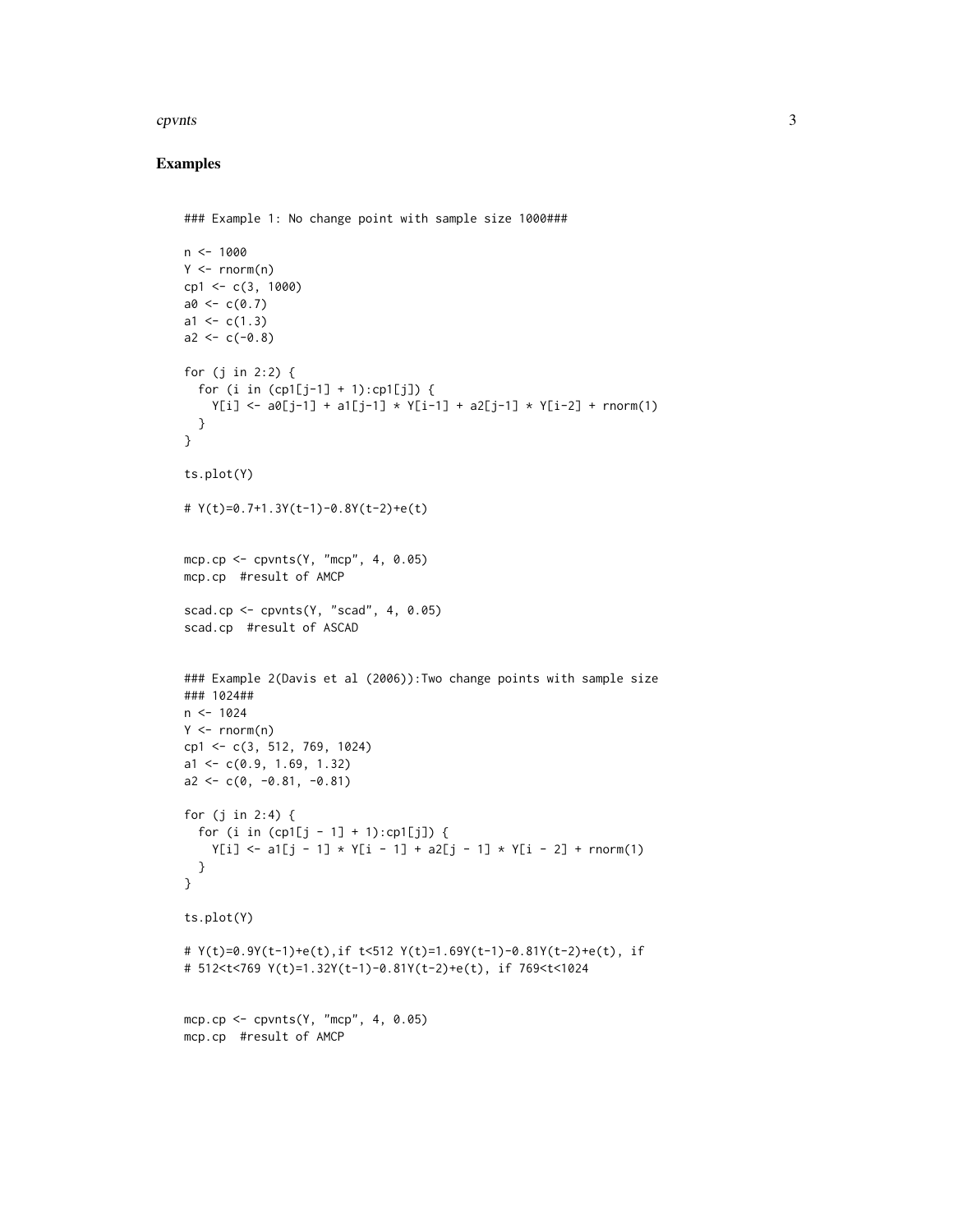#### <span id="page-3-0"></span>4 tsmcplm

```
scad.cp <- cpvnts(Y, "scad", 4, 0.05)
scad.cp #result of ASCAD
### Example 3: Six change points with sample size 10000###
n <- 10000
Y \leq -rnorm(n)cp1 <- c(3, 1427, 3084, 4394, 5913, 7422, 8804, 10000)
a1 <- c(1.58, 1.12, 1.61, 1.24, 1.53, 1.32, 1.69)
a2 \leq -c(-0.79, -0.68, -0.75, -0.66, -0.64, -0.81, -0.81)for (j in 2:length(cp1)) {
  for (i in (cp1[j - 1] + 1):cp1[j]) {
    Y[i] <- a1[j - 1] * Y[i - 1] + a2[j - 1] * Y[i - 2] + rnorm(1)
  }
}
ts.plot(Y)
mcp.cp <- cpvnts(Y, "mcp", 4, 0.01)
mcp.cp #result of AMCP
scad.cp <- cpvnts(Y, "scad", 4, 0.01)
scad.cp #result of ASCAD
```
tsmcplm *Two stage multiple change point detection in linear models.*

# Description

This function provides a two stage procedure for simultaneously detecting multiple change points in linear models. In the cutting stage, the change point problem is converted into a model selection problem so that a modern model selection method can be applied. In the refining stage, the change points obtained in the cutting stage are finalized via a refining method. The tuning parameter lambda is chosen by BIC.

# Usage

```
tsmcplm(Y, X, method = c("lasso", "adapt", "mcp", "scad"), c)
```
#### Arguments

Y an response vector.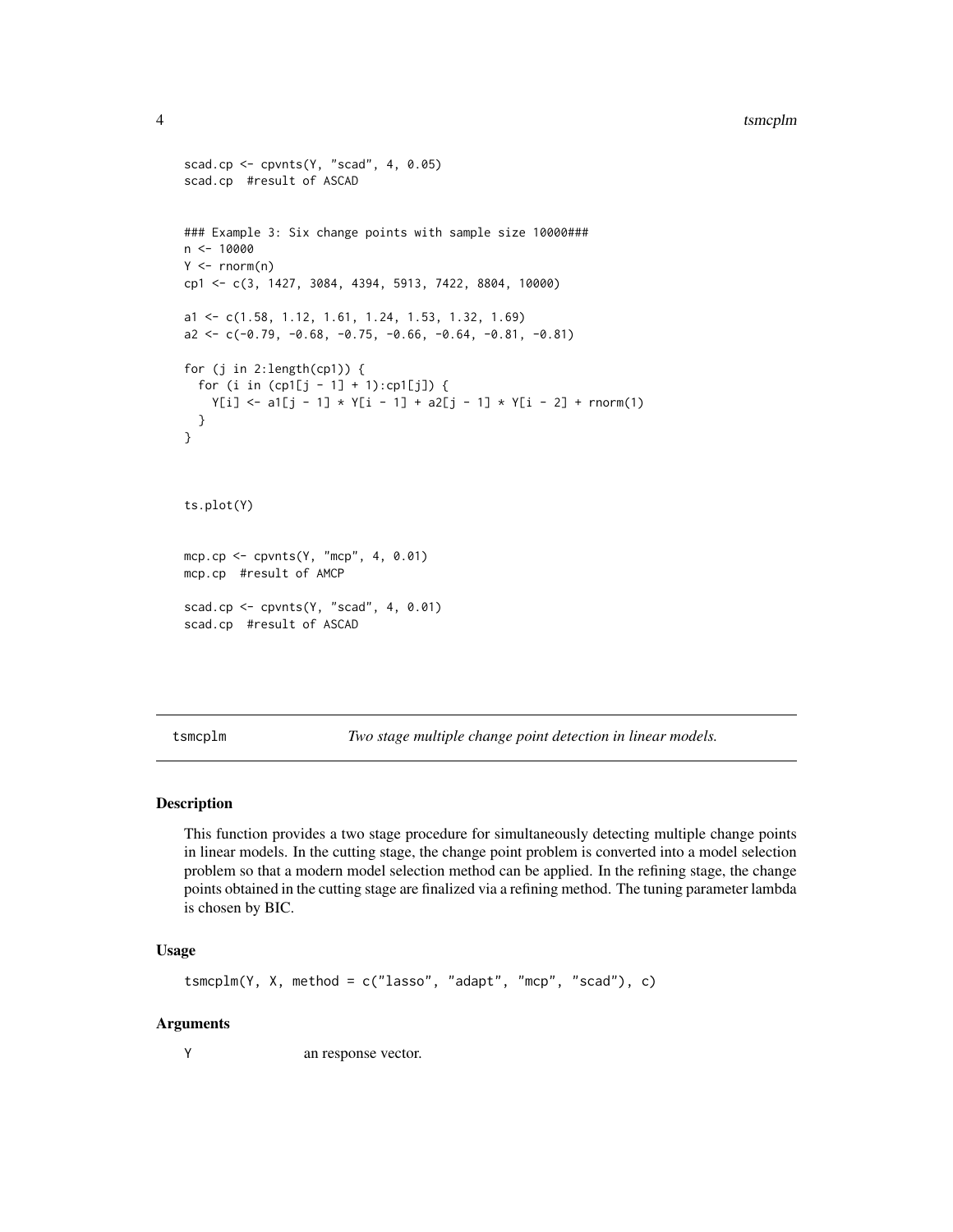#### <span id="page-4-0"></span>tsmcplm 5

|        | the n-by-p design matrix.                                                                                       |
|--------|-----------------------------------------------------------------------------------------------------------------|
| method | the method to be used by lasso, adaptive lasso, mcp or scad. See plus in R<br>packages <b>plus</b> for details. |
| C      | ceiling( $c$ *sqrt(length $(Y)$ )) is the length of each segments in spliting stage.                            |

# Value

tsmcplm returns an object of class "tsmcplm". An object of class "tsmcplm" is a list containing the following components:

change.points estimators of change points.

## References

Jin, B., Wu, Y., & Shi, X. (2016). Consistent two-stage multiple change-point detection in linear models. *Canadian Journal of Statistics*, 44(2), 161-179.

#### See Also

plus lars

#### Examples

```
## example 1: mean shift model
## true change point location:
## 100, 130, 150, 230, 250, 400, 440, 650, 760, 780, 810
Y \le - rnorm(1000, 0, 0.5) +
  c(rep(\theta,100), rep(4,30), rep(-1,20), rep(2,80), rep(-2,20),rep(3,150), rep(-1, 40), rep(1,210), rep(5,110), rep(2,20),
    rep(7,30), rep(3,190))
ts.plot(Y)
##estimate change points
tsmcplm(Y = Y, X = NULL, method = "adapt", c = 0.3)
## example 2: linear model:
## a periodic auto correlation series with period 122 and
## order of auto correlation 1
###
## true change point location:
## 200, 350, 450, 550, 700, and 850
n < - 1000y \le - rnorm(n)for (t in 2:n) {
  y[t] <- cos(t*pi/61) + 3*sin(t*pi/61) + 0.5*y[t-1] + (2*sin(t*pi/61) +
  0.1 * y[t-1] * (200 < t) + (2 * cos(t*pi/61) - 4 * sin(t*pi/61) - 0.6 * y[t-1]) *(350 < t) + (2 \times \sin(t \times \pi) / 61) + 0.7 \times y[t-1] )\times(450 < t) + (-3 \times \sin(t \times \pi) / 61) -
```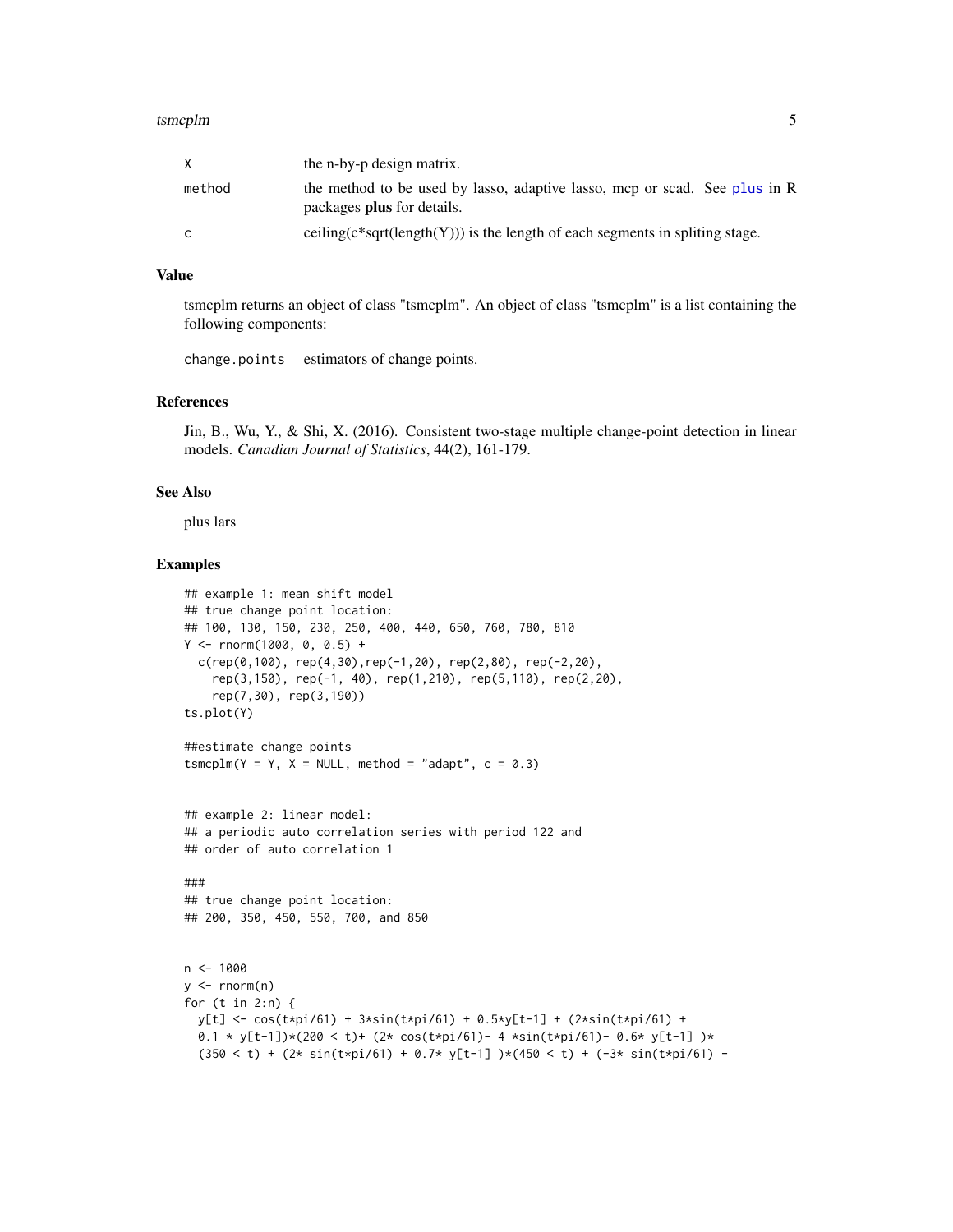#### 6 tsmcplm

```
0.3* y[t-1] )*(550 < t) + (-3* cos(t*pi/61) + 5* sin(t*pi/61)) * (700 < t) +(3* cos(t*pi/61) - 5* sin(t*pi/61) - 0.4*y[t-1] )*(850 < t) + rnorm(1)}
ts.plot(y)
x <- sapply(2:n, function(t){cbind(cos(t*pi/61), sin(t*pi/61), y[t-1])},
            simplify = FALSE)
x \leftarrow do-call(rbind, x)tsmcplm(Y = y[-1], X = x, method = "adapt", c = 2)
```